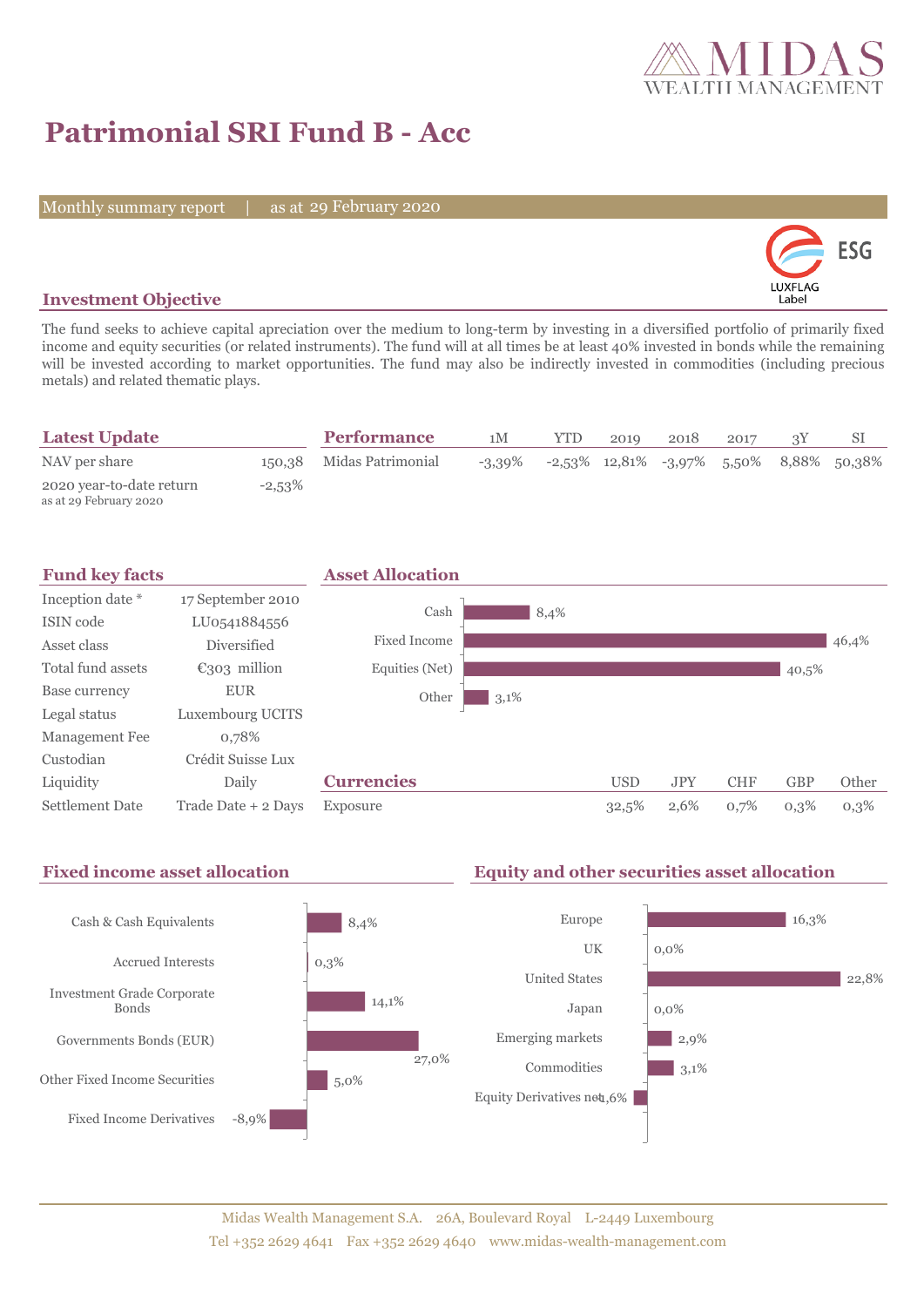

# **Patrimonial SRI Fund B - Acc**

Monthly summary report | as at 29 February 2020

| Top 10 fixed income holdings            | YTM     | Rating | Weight |
|-----------------------------------------|---------|--------|--------|
| DEUTSCHLAND REP: DBR o 08/15/29         | $-0.6%$ | AAA    | 2,4%   |
| ALLIANDER: ALLRNV 07/8 04/22/26         | $-0,2%$ | $AA-$  | 2,1%   |
| NETHERLANDS GOVT: NETHER 0 3/4 07       | $-0,5%$ | AAA    | 2,0%   |
| BTPS: BTPS 2 02/01/28                   | 0.9%    | BBB-   | 2,0%   |
| HELLENIC REPUBLI : GGB 4 3/8 08/01/22   | $0.3\%$ | $B+$   | 1,8%   |
| FRANCE O.A.T.: FRTR 2 05/25/48          | 0.4%    | AA     | 1,7%   |
| DEUTSCHLAND REP: DBR 11/4 08/15/48      | $-0,2%$ | AAA    | 1,6%   |
| EUROPEAN INVT BK : EIB o $3/8$ 07/16/25 | $-0.5%$ | AAA    | 1,4%   |
| AGENCE FRANCAISE : AGFRNC 0 1/8 11/1!   | $-0.4%$ | AA     | 1,4%   |
| BTPS: BTPS 0.35 02/01/25                | 0.5%    | BBB-   | 1,3%   |
|                                         |         |        |        |

**Fixed income rating breakdown** 



| Top 10 equity holdings        | Sector                        | Weight  |
|-------------------------------|-------------------------------|---------|
| <b>ALTICE NV - A</b>          | <b>Communication Services</b> | 3,7%    |
| <b>FREY</b>                   | Real Estate                   | $1,7\%$ |
| NVIDIA CORP                   | <b>Information Technology</b> | 1,3%    |
| <b>MICROSOFT CORP</b>         | <b>Information Technology</b> | 1,2%    |
| <b>APPLE INC</b>              | <b>Information Technology</b> | 1,2%    |
| <b>LVMH</b>                   | <b>Consumer Discretionary</b> | $1,2\%$ |
| <b>ALPHABET INC-CL A</b>      | <b>Communication Services</b> | 1,1%    |
| <b>MASTERCARD INC-CLASS A</b> | <b>Information Technology</b> | 1,1%    |
| ALIBABA GROUP HOLDING-SP ADR  | <b>Consumer Discretionary</b> | 1,1%    |
| VISA INC                      | <b>Information Technology</b> | 1,1%    |

# **Equity sector breakdown**

| <b>Consumer Discretionary</b> | 12,6%   |
|-------------------------------|---------|
| <b>Consumer Staples</b>       | 9,4%    |
| Energy                        | $0,0\%$ |
| Financials                    | 0.0%    |
| Health Care                   | 11,5%   |
| <b>Information Technology</b> | 26,3%   |
| Industrials                   | 12,6%   |
| Materials                     | $0.0\%$ |
| <b>Communication Services</b> | 17,5%   |
| <b>Utilities</b>              | 3,4%    |
| <b>Real Estate</b>            | 6,9%    |



# **Thematics breakdown Top 5 funds and other holdings**

| <b>ETFS PHYSICAL GOLD</b> | 3,4% |
|---------------------------|------|
| Quaero Bamboo             | 1.6% |